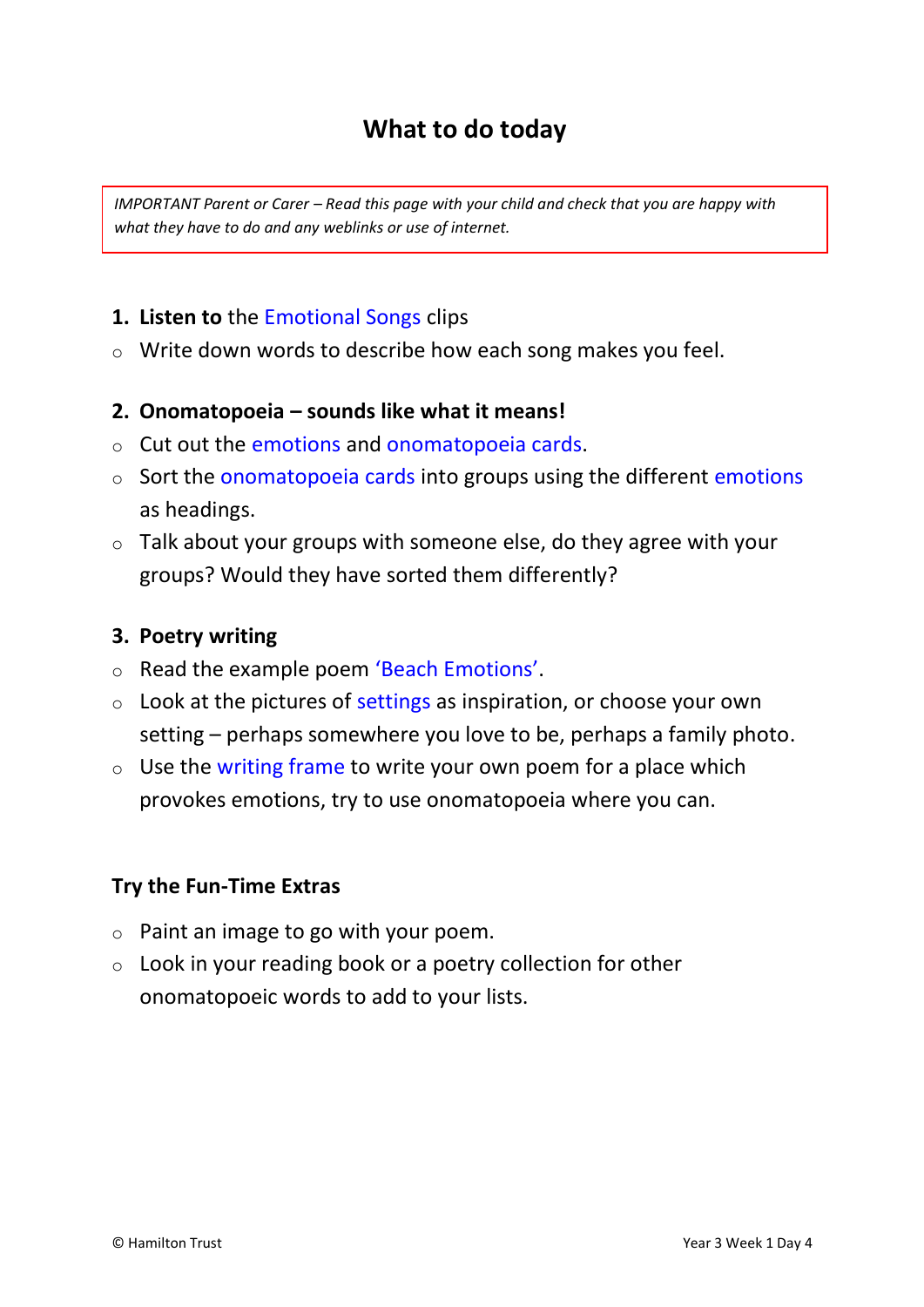### **Emotional Songs**

Music and other sounds can make us feel strong emotions: studies suggest music and sound light up different parts of the brain linked to emotions.

Minor keys and slower rhythms tend to make us feel sadder or calmer while louder or more upbeat rhythms often make us feel happy or angry, depending on the music.

Listen to each of these songs and write down a few words under each to describe how they make you feel.

## *Albatross* by Fleetwood Mac (calm):

<https://www.youtube.com/watch?v=QooCN5JbOkU>

# *Happy* by Pharrell Williams (happy):

<https://www.youtube.com/watch?v=y6Sxv-sUYtM>

# *Hallelujah* by Leonard Cohen (sad):

<https://www.youtube.com/watch?v=ttEMYvpoR-k>

OR

## *Someone you loved* Lewis Capaldi (sad):

<https://www.youtube.com/watch?v=bCuhuePlP8o>

## *Ride of the Valkyries* by Wagner (anger):

<https://www.youtube.com/watch?v=V92OBNsQgxU>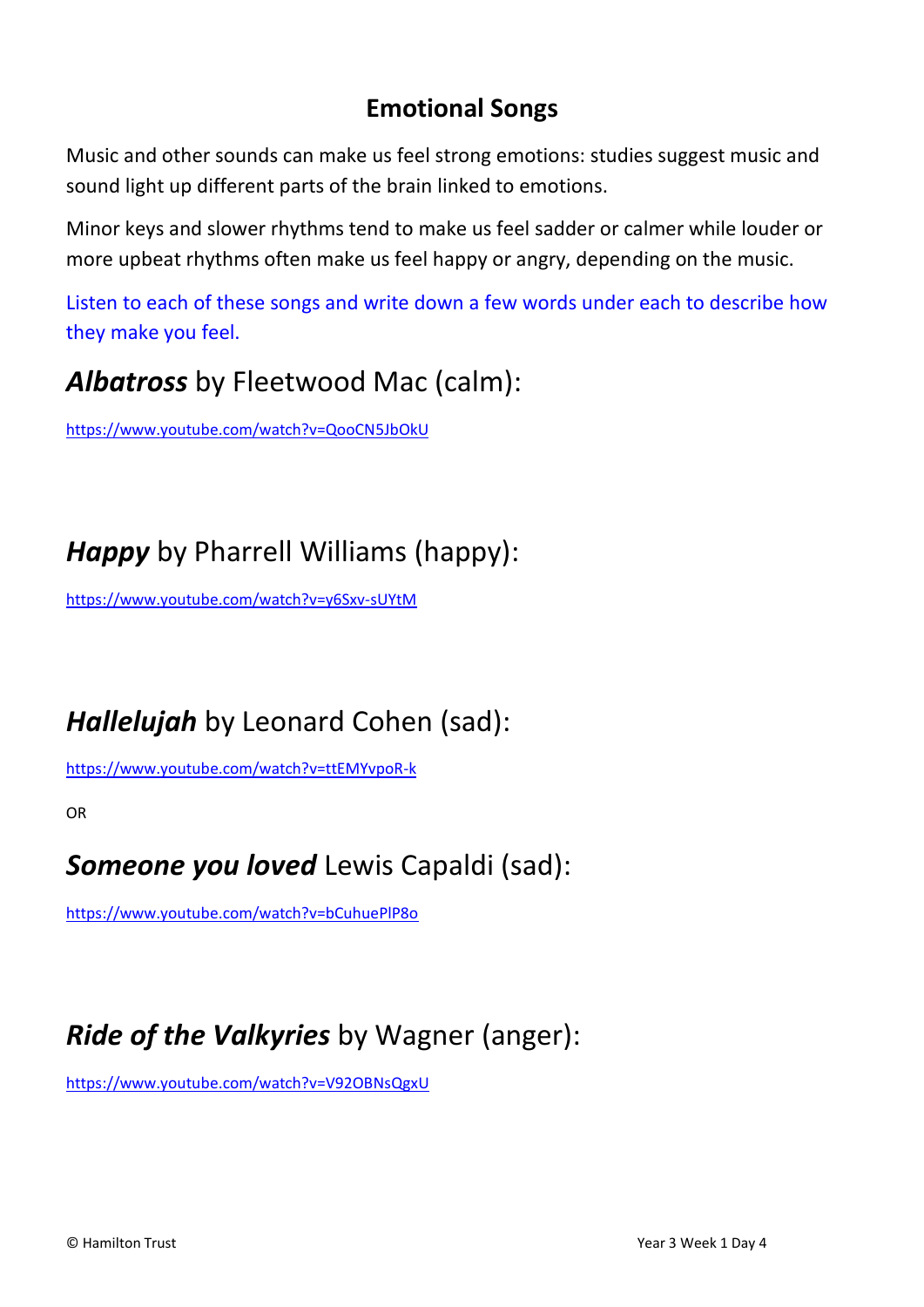### **Onomatopoeia**

*Poetry can also provoke emotions in a similar way to music. The sound quality is created through word choice, including onomatopoeia. This means that the word is formed from the associated sound. For example, the word 'clap' - which features heavily in the song 'Happy' - encourages listeners to clap along and also sounds like clapping.*

#### **Cut out these emotions word cards and the onomatopoeia cards on the sheet below:**

| happiness | anger    | excitement | surprise |
|-----------|----------|------------|----------|
| sadness   | calmness | fear       | disgust  |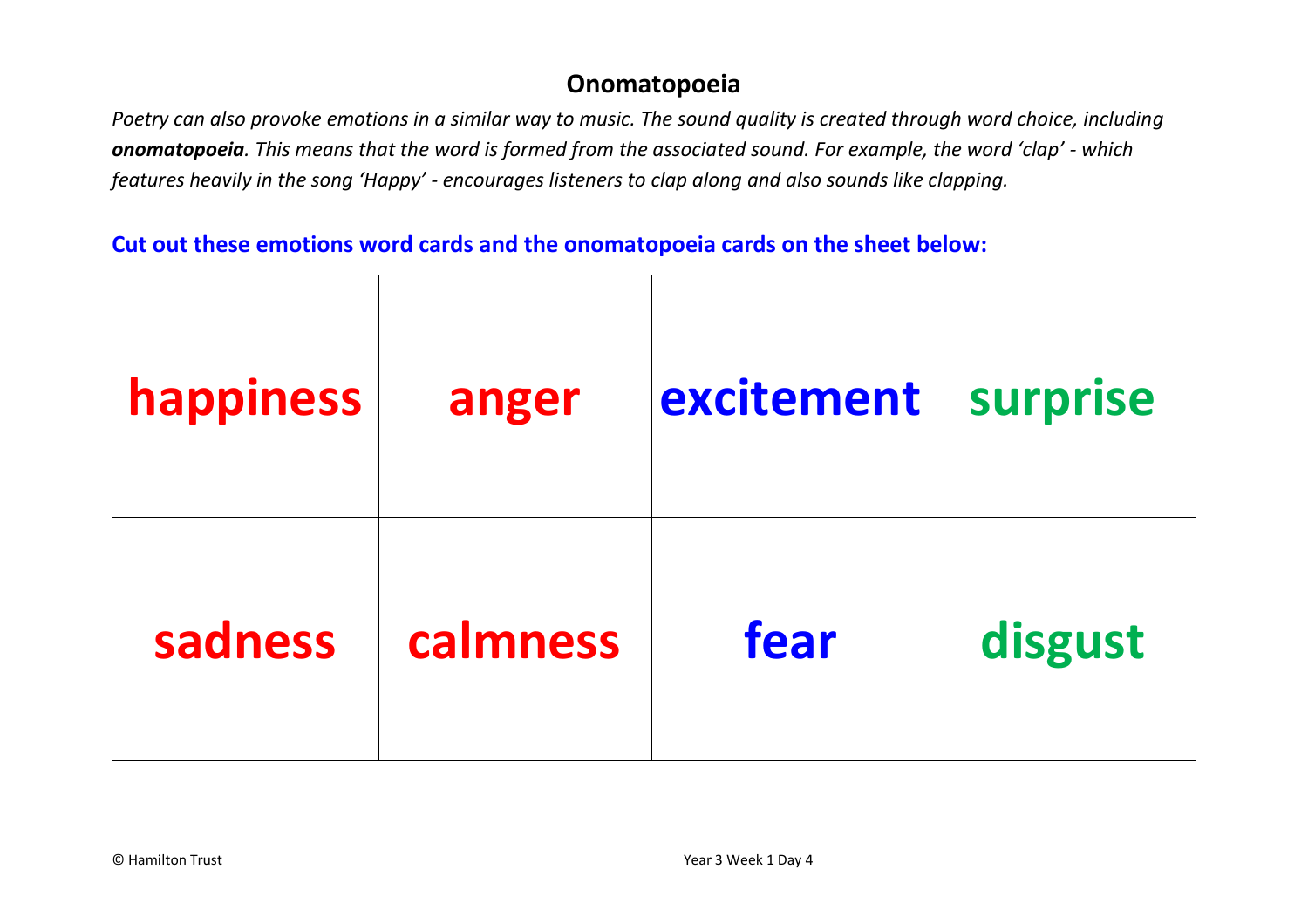### **Onomatopoeia**

| rustle  | <b>clink</b> | <b>cry</b> | snap   | creak  | yelp    |
|---------|--------------|------------|--------|--------|---------|
| trickle | <b>click</b> | rattle     | sizzle | groan  | boom    |
| rumble  | tap          | clap       | squirt | mutter | crunch  |
| gurgle  | bang         | cackle     | howl   | mumble | thud    |
| shimmer | scratch      | chortle    | creep  | giggle | crackle |

*Now group the onomatopoeic words under the emotion cards and stick them onto separate sheets of paper. If possible, talk about how you sorted your cards with someone else in your family. Do they agree with you? Would they have sorted the words differently?*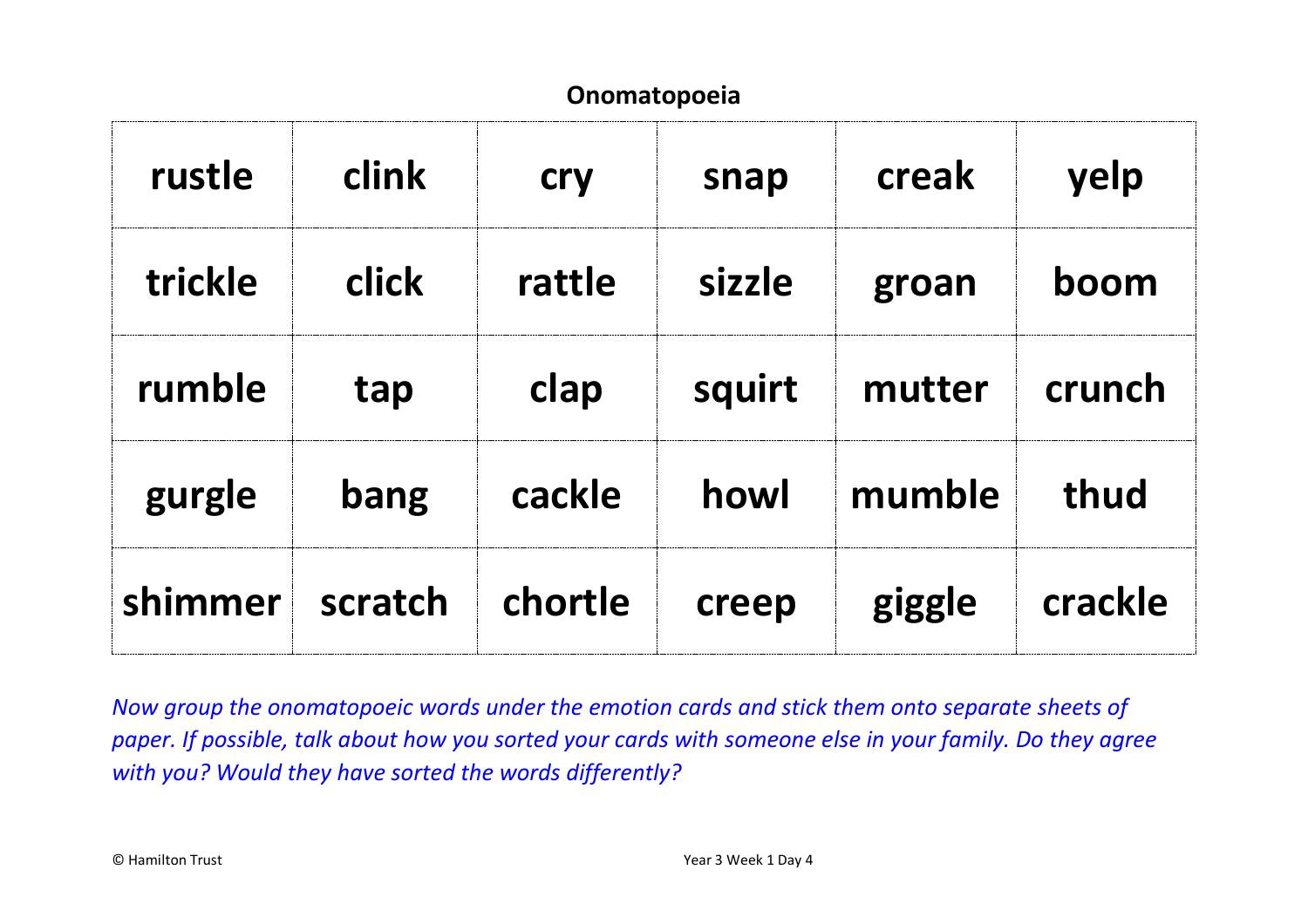## **Beach Emotions**

### **(onomatopoeia)**

The waves crash on the beach I feel excited. The seagulls screech I feel irritated.



The kites flutter in the breeze I feel calm. The wind whooshes gently through the trees I feel relaxed.

The sand crumbles and trickles though my fingers I feel annoyed.

The sun sizzles on the sand

I feel content.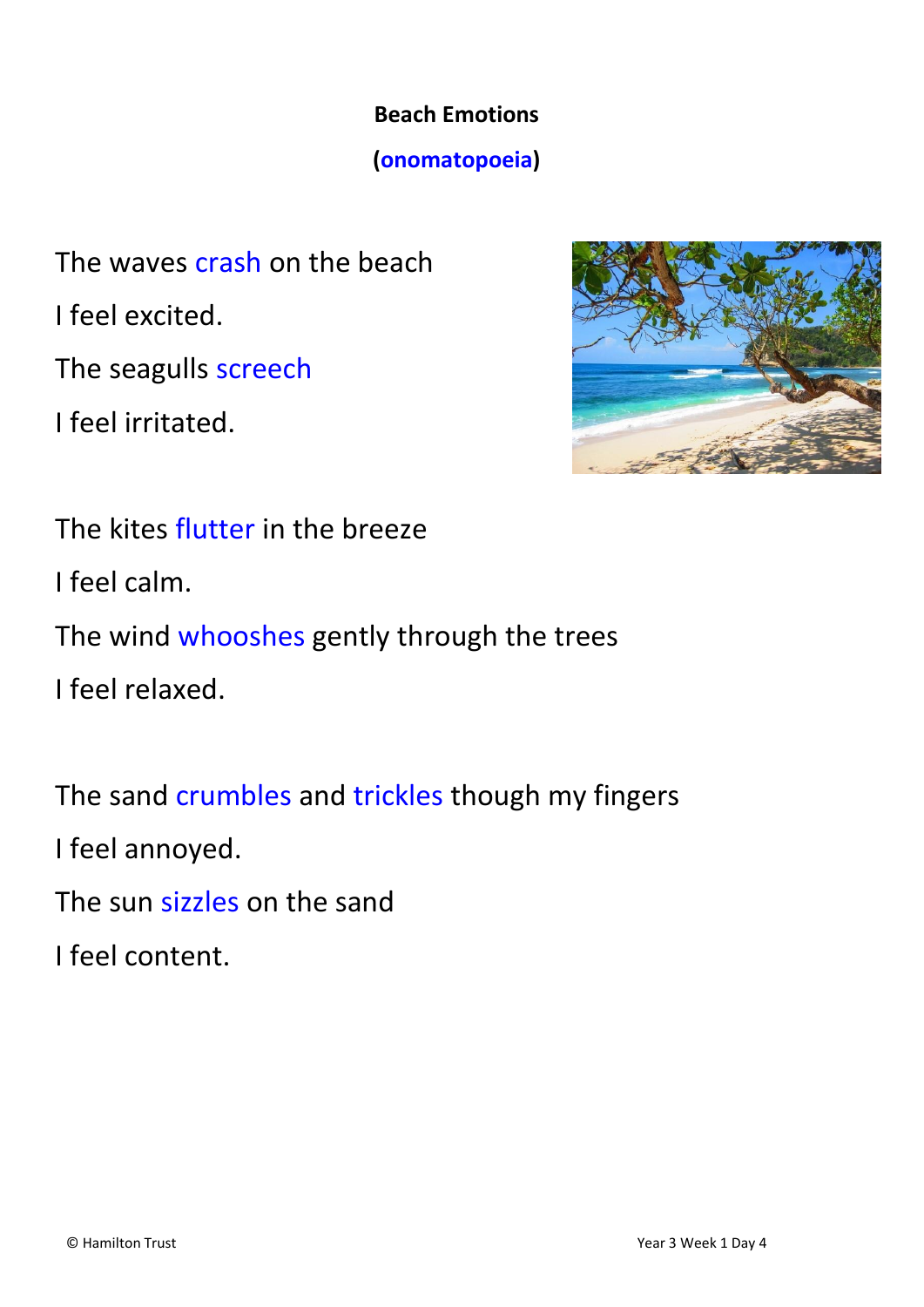## **Settings**